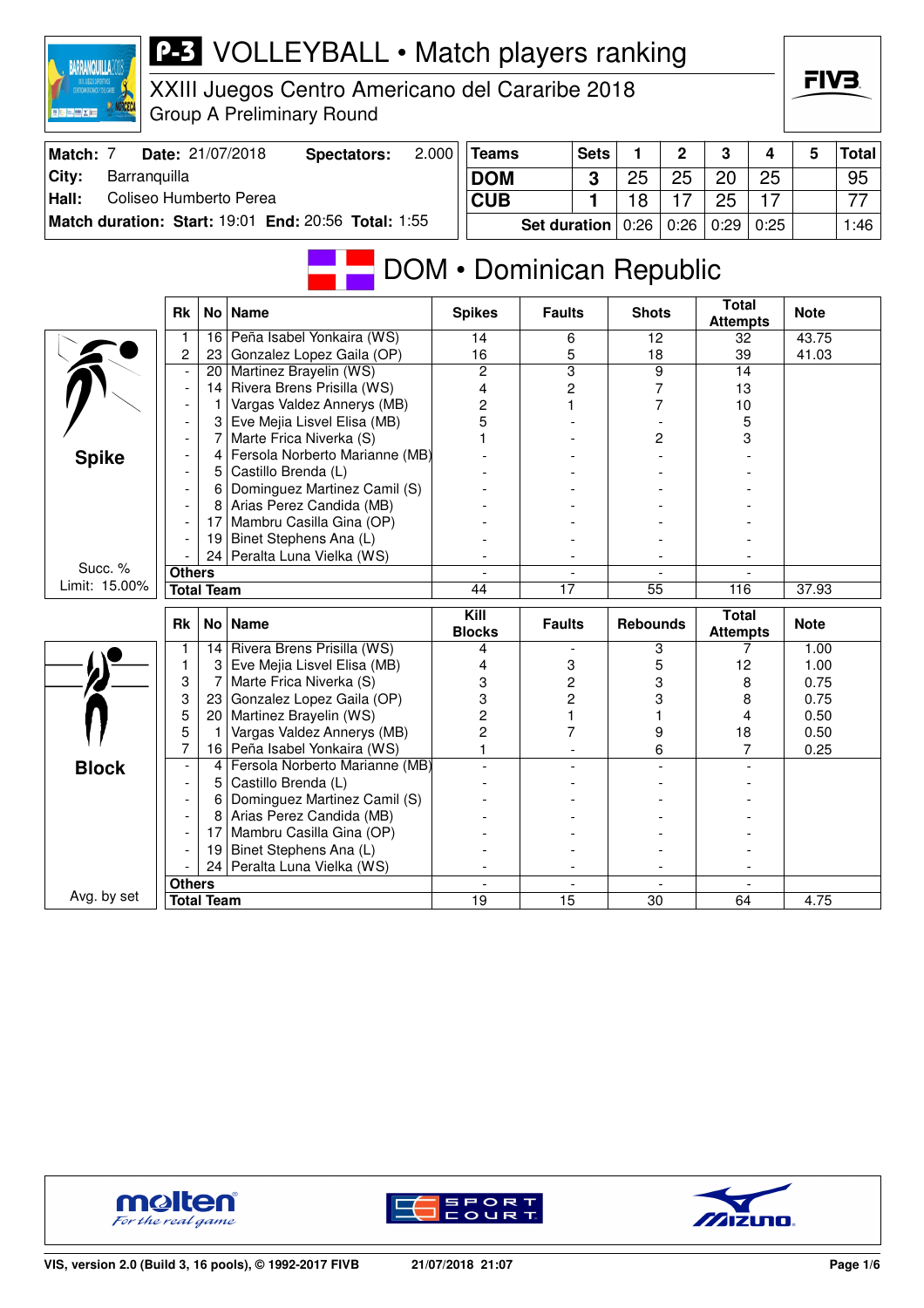| XXII JUEGOS DEPORTIVOS<br>CENTROANERICANOS Y DEL CARIE<br>图 二 四 五 五 | XXIII Juegos Centro Americano del Cararibe 2018<br><b>Group A Preliminary Round</b><br>2.000<br>Date: 21/07/2018                   |                   |                                                              |                     |                          |                               |             |                             |                |                                 |      |              |              |  |
|---------------------------------------------------------------------|------------------------------------------------------------------------------------------------------------------------------------|-------------------|--------------------------------------------------------------|---------------------|--------------------------|-------------------------------|-------------|-----------------------------|----------------|---------------------------------|------|--------------|--------------|--|
| Match: 7                                                            |                                                                                                                                    |                   | <b>Spectators:</b>                                           |                     | <b>Teams</b>             |                               | <b>Sets</b> | 1                           | $\overline{2}$ | 3                               | 4    | 5            | <b>Total</b> |  |
| Barranquilla<br>City:                                               |                                                                                                                                    |                   |                                                              |                     | <b>DOM</b>               |                               | 3           | 25                          | 25             | 20                              | 25   |              | 95           |  |
| Coliseo Humberto Perea<br>Hall:                                     |                                                                                                                                    |                   |                                                              | <b>CUB</b>          |                          |                               | 1           | 18                          | 17             | 25                              | 17   |              | 77           |  |
|                                                                     |                                                                                                                                    |                   | Match duration: Start: 19:01 End: 20:56 Total: 1:55          |                     |                          |                               |             |                             |                |                                 |      |              |              |  |
|                                                                     |                                                                                                                                    |                   |                                                              | <b>Set duration</b> |                          |                               |             | 0:26                        | 0:26           | 0:29                            | 0:25 |              | 1:46         |  |
|                                                                     |                                                                                                                                    |                   |                                                              |                     | DOM • Dominican Republic |                               |             |                             |                |                                 |      |              |              |  |
|                                                                     | Rk                                                                                                                                 |                   | No Name                                                      |                     | Aces                     | <b>Faults</b>                 |             | <b>Serve</b><br><b>Hits</b> |                | <b>Total</b><br><b>Attempts</b> |      | <b>Note</b>  |              |  |
|                                                                     | 1                                                                                                                                  | 7                 | Marte Frica Niverka (S)                                      |                     | 2                        | 1                             |             | 18                          |                | 21                              |      | 0.50         |              |  |
|                                                                     | 1                                                                                                                                  | 3                 | Eve Mejia Lisvel Elisa (MB)                                  |                     | 2                        |                               |             | 15                          |                | 18                              |      | 0.50         |              |  |
|                                                                     | 3                                                                                                                                  |                   | 16 Peña Isabel Yonkaira (WS)                                 |                     | 1                        | 2                             |             | 9                           |                | 12                              |      | 0.25         |              |  |
|                                                                     |                                                                                                                                    | 4                 | Fersola Norberto Marianne (MB)                               |                     |                          |                               |             |                             |                |                                 |      |              |              |  |
|                                                                     | Castillo Brenda (L)<br>5<br>$\overline{a}$<br>Dominguez Martinez Camil (S)<br>6<br>$\overline{a}$<br>Arias Perez Candida (MB)<br>8 |                   |                                                              |                     |                          |                               |             |                             |                |                                 |      |              |              |  |
|                                                                     |                                                                                                                                    |                   |                                                              |                     |                          |                               |             |                             |                |                                 |      |              |              |  |
| <b>Serve</b>                                                        |                                                                                                                                    |                   | 14 Rivera Brens Prisilla (WS)                                |                     |                          |                               |             | 10                          |                | 10                              |      |              |              |  |
|                                                                     |                                                                                                                                    |                   | 17 Mambru Casilla Gina (OP)                                  |                     |                          |                               |             |                             |                |                                 |      |              |              |  |
|                                                                     |                                                                                                                                    | 19                | Binet Stephens Ana (L)                                       |                     |                          |                               |             |                             |                |                                 |      |              |              |  |
|                                                                     |                                                                                                                                    | 20 <sub>1</sub>   | Martinez Brayelin (WS)                                       |                     |                          |                               |             | 6                           |                | 6                               |      |              |              |  |
|                                                                     |                                                                                                                                    | 24                | Peralta Luna Vielka (WS)                                     |                     |                          |                               |             | 6                           |                | 6                               |      |              |              |  |
|                                                                     |                                                                                                                                    |                   | 23 Gonzalez Lopez Gaila (OP)                                 |                     |                          |                               |             | 15                          |                | 16                              |      |              |              |  |
|                                                                     |                                                                                                                                    |                   | Vargas Valdez Annerys (MB)                                   |                     |                          | 3<br>$\overline{\phantom{a}}$ |             | 2                           |                | 5                               |      |              |              |  |
| Avg. by set                                                         | <b>Others</b>                                                                                                                      | <b>Total Team</b> |                                                              |                     | 5                        | 8                             |             | 81                          |                | 94                              |      | 1.25         |              |  |
|                                                                     |                                                                                                                                    |                   |                                                              |                     |                          |                               |             |                             |                |                                 |      |              |              |  |
| <b>Team</b>                                                         |                                                                                                                                    |                   | Opponent errors & Team faults                                |                     | 27                       | $\overline{7}$                |             |                             |                | 34                              |      |              |              |  |
|                                                                     | Rk                                                                                                                                 |                   | No   Name                                                    |                     | <b>Digs</b>              | <b>Faults</b>                 |             | <b>Receptions</b>           |                | <b>Total</b><br><b>Attempts</b> |      | <b>Note</b>  |              |  |
|                                                                     | 1                                                                                                                                  |                   | 5 Castillo Brenda (L)                                        |                     | 27                       | 2                             |             |                             | 5              | 34                              |      | 6.75         |              |  |
|                                                                     | $\overline{c}$<br>3                                                                                                                |                   | 16 Peña Isabel Yonkaira (WS)<br>23 Gonzalez Lopez Gaila (OP) |                     | 6                        | 7                             |             |                             | 5              | 18                              |      | 1.50         |              |  |
|                                                                     | 4                                                                                                                                  | 7                 | Marte Frica Niverka (S)                                      |                     | 3<br>2                   | 2<br>4                        |             | 6<br>6                      |                | 11<br>12                        |      | 0.75<br>0.50 |              |  |
|                                                                     | 5                                                                                                                                  | 3                 | Eve Mejia Lisvel Elisa (MB)                                  |                     | 1                        | 3                             |             | 4                           |                | 8                               |      | 0.25         |              |  |
|                                                                     | 5                                                                                                                                  |                   | 14 Rivera Brens Prisilla (WS)                                |                     | 1                        | 3                             |             |                             | 4              | 8                               |      | 0.25         |              |  |
|                                                                     |                                                                                                                                    | 4                 | Fersola Norberto Marianne (MB)                               |                     |                          |                               |             |                             |                |                                 |      |              |              |  |
| <b>Dig</b>                                                          |                                                                                                                                    | 6                 | Dominguez Martinez Camil (S)                                 |                     |                          |                               |             |                             |                |                                 |      |              |              |  |
|                                                                     | $\overline{\phantom{a}}$                                                                                                           | 8                 | Arias Perez Candida (MB)                                     |                     |                          |                               |             |                             |                |                                 |      |              |              |  |
|                                                                     | $\overline{\phantom{a}}$                                                                                                           | 17                | Mambru Casilla Gina (OP)                                     |                     |                          |                               |             |                             |                |                                 |      |              |              |  |
|                                                                     | $\overline{\phantom{a}}$                                                                                                           | 19 <sub>1</sub>   | Binet Stephens Ana (L)                                       |                     |                          |                               |             |                             |                |                                 |      |              |              |  |
|                                                                     | $\overline{\phantom{a}}$                                                                                                           |                   | 24 Peralta Luna Vielka (WS)<br>20   Martinez Brayelin (WS)   |                     |                          | 2                             |             | 6                           |                | 8                               |      |              |              |  |
|                                                                     |                                                                                                                                    |                   | Vargas Valdez Annerys (MB)                                   |                     |                          | 2                             |             |                             |                | 3                               |      |              |              |  |
|                                                                     | <b>Others</b>                                                                                                                      |                   |                                                              |                     |                          |                               |             |                             |                |                                 |      |              |              |  |
| Avg. by set                                                         |                                                                                                                                    | <b>Total Team</b> |                                                              |                     | 40                       | $\overline{25}$               |             | $\overline{37}$             |                | 102                             |      | 10.00        |              |  |

**P-3** VOLLEYBALL • Match players ranking



**BARRANQUILLA2018** 





FIV<sub>3</sub>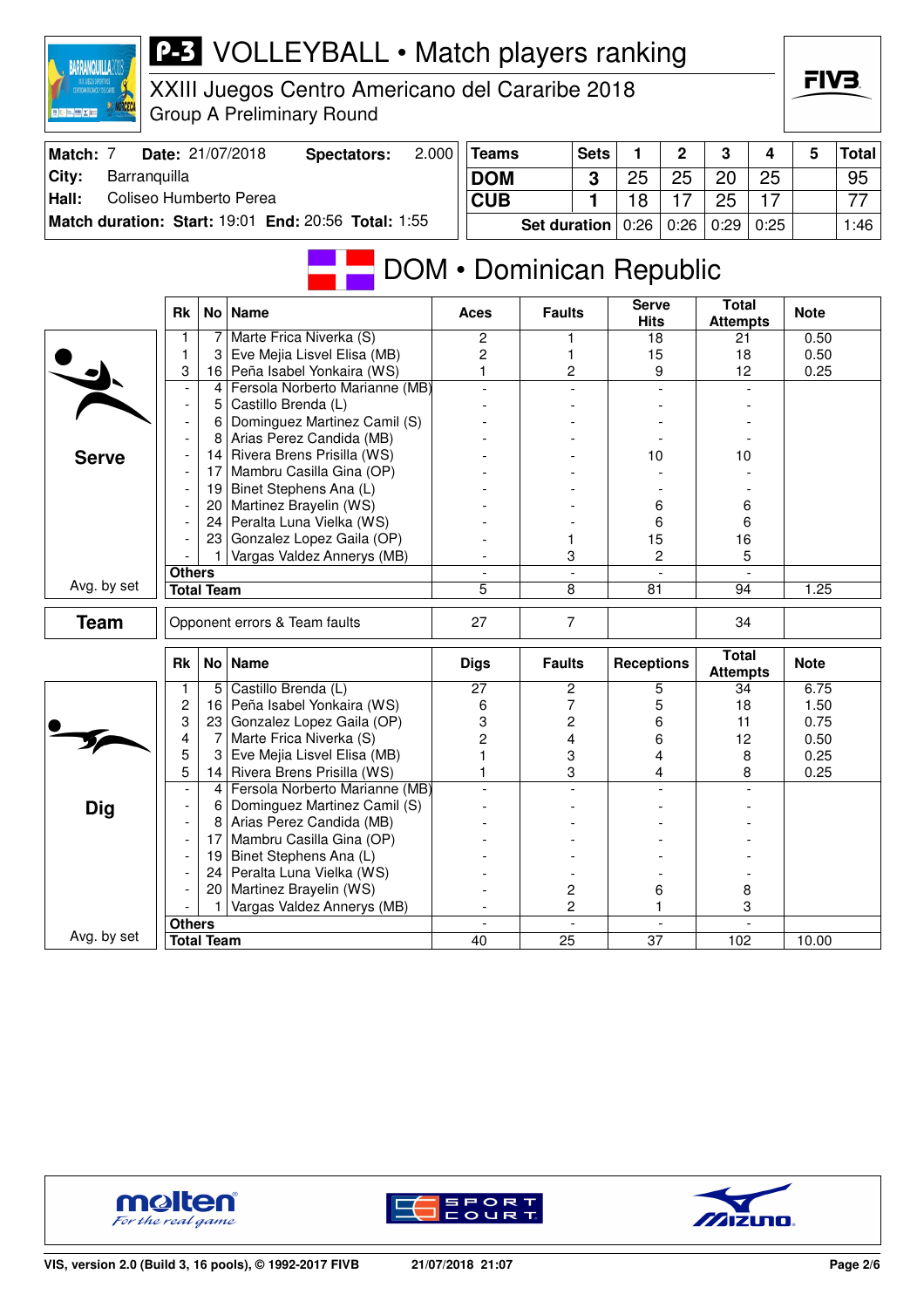

## **P-3** VOLLEYBALL • Match players ranking

XXIII Juegos Centro Americano del Cararibe 2018 Group A Preliminary Round

| Match: | <b>Date: 21/07/2018</b>                             | Spectators: | 2.000 | <b>Teams</b> | <b>Sets</b> |    | $\Omega$                 | 3  |              | Total <sub>l</sub> |
|--------|-----------------------------------------------------|-------------|-------|--------------|-------------|----|--------------------------|----|--------------|--------------------|
| City:  | Barranguilla                                        |             |       | <b>DOM</b>   |             |    | 25                       | 20 | 25           | 95                 |
| Hall:  | Coliseo Humberto Perea                              |             |       | <b>CUB</b>   |             | 18 |                          | 25 |              | 77                 |
|        | Match duration: Start: 19:01 End: 20:56 Total: 1:55 |             |       | Set duration |             |    | $0.26$   $0.26$   $0.29$ |    | $\vert$ 0:25 | 1:46               |

## DOM • Dominican Republic

|                         | <b>Rk</b>                |                   | No   Name                      | <b>Running</b><br><b>Sets</b> | <b>Faults</b>            | <b>Still</b><br><b>Sets</b>       | <b>Total</b><br><b>Attempts</b> | <b>Note</b> |
|-------------------------|--------------------------|-------------------|--------------------------------|-------------------------------|--------------------------|-----------------------------------|---------------------------------|-------------|
|                         | 1                        | 7                 | Marte Frica Niverka (S)        | 28                            | 1                        | 52                                | 81                              | 7.00        |
|                         | 2                        | 5                 | Castillo Brenda (L)            | $\overline{c}$                |                          | 18                                | 20                              | 0.50        |
|                         | 3                        | 3                 | Eve Mejia Lisvel Elisa (MB)    |                               |                          | $\overline{c}$                    | 3                               | 0.25        |
|                         |                          | 1                 | Vargas Valdez Annerys (MB)     |                               |                          | 3                                 | 3                               |             |
|                         |                          | 4                 | Fersola Norberto Marianne (MB) |                               |                          |                                   |                                 |             |
|                         |                          | 6                 | Dominguez Martinez Camil (S)   |                               |                          |                                   |                                 |             |
|                         |                          | 8                 | Arias Perez Candida (MB)       |                               |                          |                                   |                                 |             |
| <b>Set</b>              |                          | 14                | Rivera Brens Prisilla (WS)     |                               |                          | 6                                 | 6                               |             |
|                         |                          | 16                | Peña Isabel Yonkaira (WS)      |                               |                          | 2                                 | 2                               |             |
|                         |                          | 17                | Mambru Casilla Gina (OP)       |                               |                          |                                   |                                 |             |
|                         |                          | 19                | Binet Stephens Ana (L)         |                               |                          |                                   |                                 |             |
|                         |                          | 20                | Martinez Brayelin (WS)         |                               |                          |                                   |                                 |             |
|                         |                          | 23                | Gonzalez Lopez Gaila (OP)      |                               |                          |                                   |                                 |             |
|                         |                          | 24                | Peralta Luna Vielka (WS)       |                               |                          |                                   |                                 |             |
|                         | <b>Others</b>            |                   |                                |                               |                          |                                   |                                 |             |
| Avg. by set             | <b>Total Team</b>        |                   | 31                             | 1                             | 84                       | 116                               | 7.75                            |             |
|                         |                          |                   |                                |                               |                          |                                   |                                 |             |
|                         | <b>Rk</b>                | No l              | <b>Name</b>                    | <b>Excellents</b>             | <b>Faults</b>            | <b>Serve</b><br><b>Receptions</b> | <b>Total</b><br><b>Attempts</b> | <b>Note</b> |
|                         | 1                        | 16                | Peña Isabel Yonkaira (WS)      | 10                            | $\overline{\phantom{a}}$ | 14                                | 24                              | 41.67       |
|                         | 2                        | 14                | Rivera Brens Prisilla (WS)     | 8                             | 2                        | 14                                | 24                              | 25.00       |
|                         |                          | 5                 | Castillo Brenda (L)            | $\overline{3}$                | $\overline{1}$           | $\overline{5}$                    | 9                               |             |
|                         | $\overline{\phantom{a}}$ | 20                | Martinez Brayelin (WS)         | 3                             |                          | 4                                 | 7                               |             |
|                         |                          | 3                 | Eve Mejia Lisvel Elisa (MB)    |                               |                          |                                   | 2                               |             |
|                         |                          | 1                 | Vargas Valdez Annerys (MB)     |                               |                          |                                   |                                 |             |
|                         |                          | 4                 | Fersola Norberto Marianne (MB) |                               |                          |                                   |                                 |             |
|                         |                          | 6                 | Dominguez Martinez Camil (S)   |                               |                          |                                   |                                 |             |
| <b>Reception</b>        |                          | 8                 | Arias Perez Candida (MB)       |                               |                          |                                   |                                 |             |
|                         | $\overline{\phantom{a}}$ | 17                | Mambru Casilla Gina (OP)       |                               |                          |                                   |                                 |             |
|                         |                          | 19                | Binet Stephens Ana (L)         |                               |                          |                                   |                                 |             |
|                         |                          | 23                | Gonzalez Lopez Gaila (OP)      |                               |                          |                                   |                                 |             |
|                         |                          | 24                | Peralta Luna Vielka (WS)       |                               |                          |                                   |                                 |             |
|                         |                          | 7                 | Marte Frica Niverka (S)        |                               | 1                        |                                   |                                 |             |
| Eff. %<br>Limit: 20.00% | <b>Others</b>            | <b>Total Team</b> |                                | 26                            | 4                        | 38                                | 68                              | 32.35       |





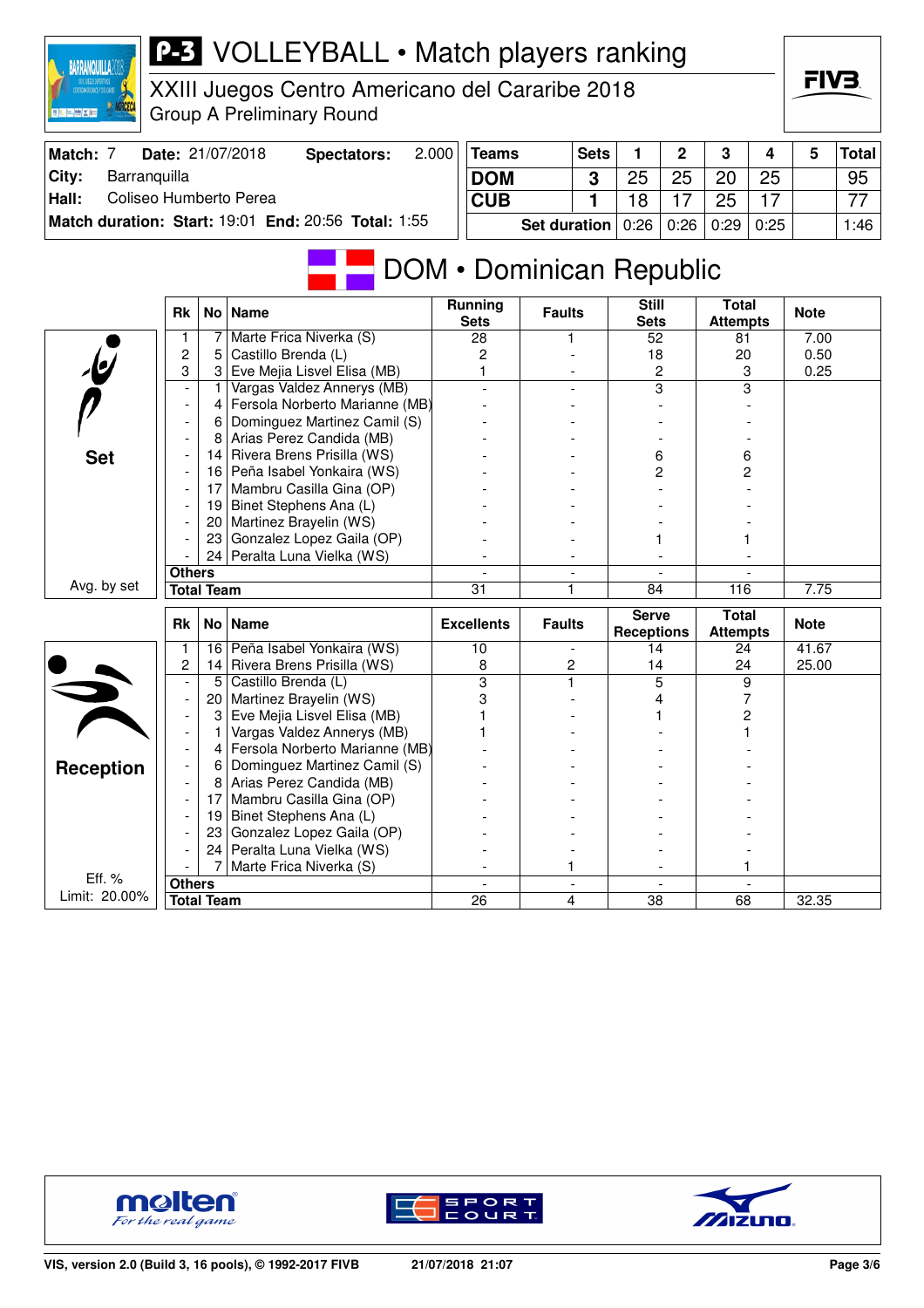| <b>BARRANQUILLA2</b>                          |                                |                                                     | <b>P-3</b> VOLLEYBALL • Match players ranking                                       |            |                          |                     |             |                 |      |                                 |    | FIV3         |              |  |
|-----------------------------------------------|--------------------------------|-----------------------------------------------------|-------------------------------------------------------------------------------------|------------|--------------------------|---------------------|-------------|-----------------|------|---------------------------------|----|--------------|--------------|--|
| <b>TROANERICANOS Y DEL CARIBE</b><br>海行 直接 以前 |                                |                                                     | XXIII Juegos Centro Americano del Cararibe 2018<br><b>Group A Preliminary Round</b> |            |                          |                     |             |                 |      |                                 |    |              |              |  |
| Match: 7                                      |                                |                                                     | Date: 21/07/2018<br><b>Spectators:</b>                                              | 2.000      | <b>Teams</b>             |                     | <b>Sets</b> | 1               | 2    | 3                               | 4  | 5            | <b>Total</b> |  |
| City:<br>Barranquilla                         |                                |                                                     |                                                                                     | <b>DOM</b> |                          |                     | 3           | 25              | 25   | 20                              | 25 |              | 95           |  |
| Hall:<br>Coliseo Humberto Perea               |                                |                                                     |                                                                                     | <b>CUB</b> |                          |                     | 1           | 18              | 17   | 25                              | 17 |              | 77           |  |
|                                               |                                | Match duration: Start: 19:01 End: 20:56 Total: 1:55 |                                                                                     |            | Set duration             |                     | 0:26        | 0:26            | 0:29 | 0:25                            |    | 1:46         |              |  |
|                                               |                                |                                                     |                                                                                     |            |                          |                     |             |                 |      |                                 |    |              |              |  |
| CUB · Cuba                                    |                                |                                                     |                                                                                     |            |                          |                     |             |                 |      |                                 |    |              |              |  |
|                                               | <b>Rk</b><br>No<br><b>Name</b> |                                                     |                                                                                     |            |                          | <b>Faults</b>       |             | <b>Shots</b>    |      | <b>Total</b><br><b>Attempts</b> |    | <b>Note</b>  |              |  |
|                                               |                                |                                                     | 12 Cese Montalvo Ailama (WS)                                                        |            | 11                       | 3                   |             |                 | 9    | 23                              |    | 47.83        |              |  |
|                                               | $\overline{c}$                 | 8                                                   | Perez Ramos Diaris (WS)                                                             |            | 8                        | 7                   |             | 12              |      | 27                              |    | 29.63        |              |  |
|                                               | 3                              | 19                                                  | Hernandez Aguila Claudia (WS)<br>Suarez Hernandez Laura Beatriz (MB)                |            | 9<br>9                   | 6                   |             | 20              |      | 35                              |    | 25.71        |              |  |
|                                               |                                | 2                                                   | Gracia Gonzalez Regla Rainiery's (WS) 3                                             |            |                          | $\overline{2}$<br>4 |             | 7<br>7          |      | 18<br>14                        |    |              |              |  |
|                                               |                                | 6                                                   | Lescay Cajigal Daymara (MB)                                                         |            | 4                        | 2                   |             | 6               |      | 12                              |    |              |              |  |
|                                               |                                |                                                     | 17 Medina Torres Kitania (OP)                                                       |            |                          | 2                   |             | 2               |      | 5                               |    |              |              |  |
| <b>Spike</b>                                  |                                | 5                                                   | Hernandez Santas Yamila (S)                                                         |            |                          |                     |             |                 |      |                                 |    |              |              |  |
|                                               |                                | 9                                                   | Luis Ruiz Dayessi (L)                                                               |            |                          |                     |             |                 |      |                                 |    |              |              |  |
|                                               |                                |                                                     | 10 Borrell Cruz Emily (L)                                                           |            |                          |                     |             |                 |      |                                 |    |              |              |  |
|                                               |                                | 11                                                  | Moreno Borrero Gretell Elena (S)                                                    |            |                          |                     |             |                 |      |                                 |    |              |              |  |
|                                               |                                | 14                                                  | Aguilera Carbajal Jessica (MB)<br>Matienzo Linares Sulian Caridad (WS)              |            |                          |                     |             |                 |      |                                 |    |              |              |  |
|                                               |                                | 18<br>22                                            | Sabin Terri Egli (S)                                                                |            |                          |                     |             |                 |      |                                 |    |              |              |  |
| Succ. %                                       | <b>Others</b>                  |                                                     |                                                                                     |            |                          |                     |             |                 |      |                                 |    |              |              |  |
| Limit: 15.00%                                 |                                | <b>Total Team</b>                                   |                                                                                     |            | 45                       | 26                  |             | 64              |      | $\overline{135}$                |    | 33.33        |              |  |
|                                               |                                |                                                     |                                                                                     |            |                          |                     |             |                 |      |                                 |    |              |              |  |
|                                               | <b>Rk</b>                      | No <sub>1</sub>                                     | <b>Name</b>                                                                         |            | Kill<br><b>Blocks</b>    | <b>Faults</b>       |             | <b>Rebounds</b> |      | <b>Total</b><br><b>Attempts</b> |    | <b>Note</b>  |              |  |
|                                               |                                | 6                                                   | Lescay Cajigal Daymara (MB)                                                         |            | 2                        | 7                   |             |                 | 9    | 18                              | 4  | 0.50         |              |  |
|                                               | 2<br>2                         | 2<br>17                                             | Gracia Gonzalez Regla Rainiery's (WS) 1<br>Medina Torres Kitania (OP)               |            |                          |                     |             |                 | 3    |                                 |    | 0.25<br>0.25 |              |  |
|                                               | 2                              |                                                     | Hernandez Aguila Claudia (WS)                                                       |            |                          | 2                   |             |                 | 6    |                                 | 9  | 0.25         |              |  |
|                                               | 2                              | 19                                                  | Suarez Hernandez Laura Beatriz (MB) 1                                               |            |                          | 3                   |             |                 | 6    | 10                              |    | 0.25         |              |  |
|                                               | 2                              | 12                                                  | Cese Montalvo Ailama (WS)                                                           |            |                          | 2                   |             |                 | 2    |                                 | 5  | 0.25         |              |  |
|                                               | $\overline{c}$                 | 8                                                   | Perez Ramos Diaris (WS)                                                             |            |                          | 4                   |             |                 | 4    |                                 | 9  | 0.25         |              |  |
| <b>Block</b>                                  |                                | 9                                                   | Luis Ruiz Dayessi (L)                                                               |            |                          |                     |             |                 |      |                                 |    |              |              |  |
|                                               |                                |                                                     | 10 Borrell Cruz Emily (L)                                                           |            |                          |                     |             |                 |      |                                 |    |              |              |  |
|                                               |                                | 11                                                  | Moreno Borrero Gretell Elena (S)                                                    |            |                          |                     |             |                 |      |                                 |    |              |              |  |
|                                               |                                | 14<br>18                                            | Aguilera Carbajal Jessica (MB)<br>Matienzo Linares Sulian Caridad (WS)              |            |                          |                     |             |                 |      |                                 |    |              |              |  |
|                                               |                                |                                                     | 22 Sabin Terri Egli (S)                                                             |            |                          |                     |             |                 | 1    |                                 | 1  |              |              |  |
|                                               |                                | 5                                                   | Hernandez Santas Yamila (S)                                                         |            | $\overline{\phantom{a}}$ | 1                   |             |                 | 1    |                                 | 2  |              |              |  |
|                                               | <b>Others</b>                  |                                                     |                                                                                     |            |                          |                     |             |                 |      |                                 |    |              |              |  |
| Avg. by set                                   |                                | <b>Total Team</b>                                   |                                                                                     |            | 8                        | 19                  |             | 32              |      | 59                              |    | 2.00         |              |  |





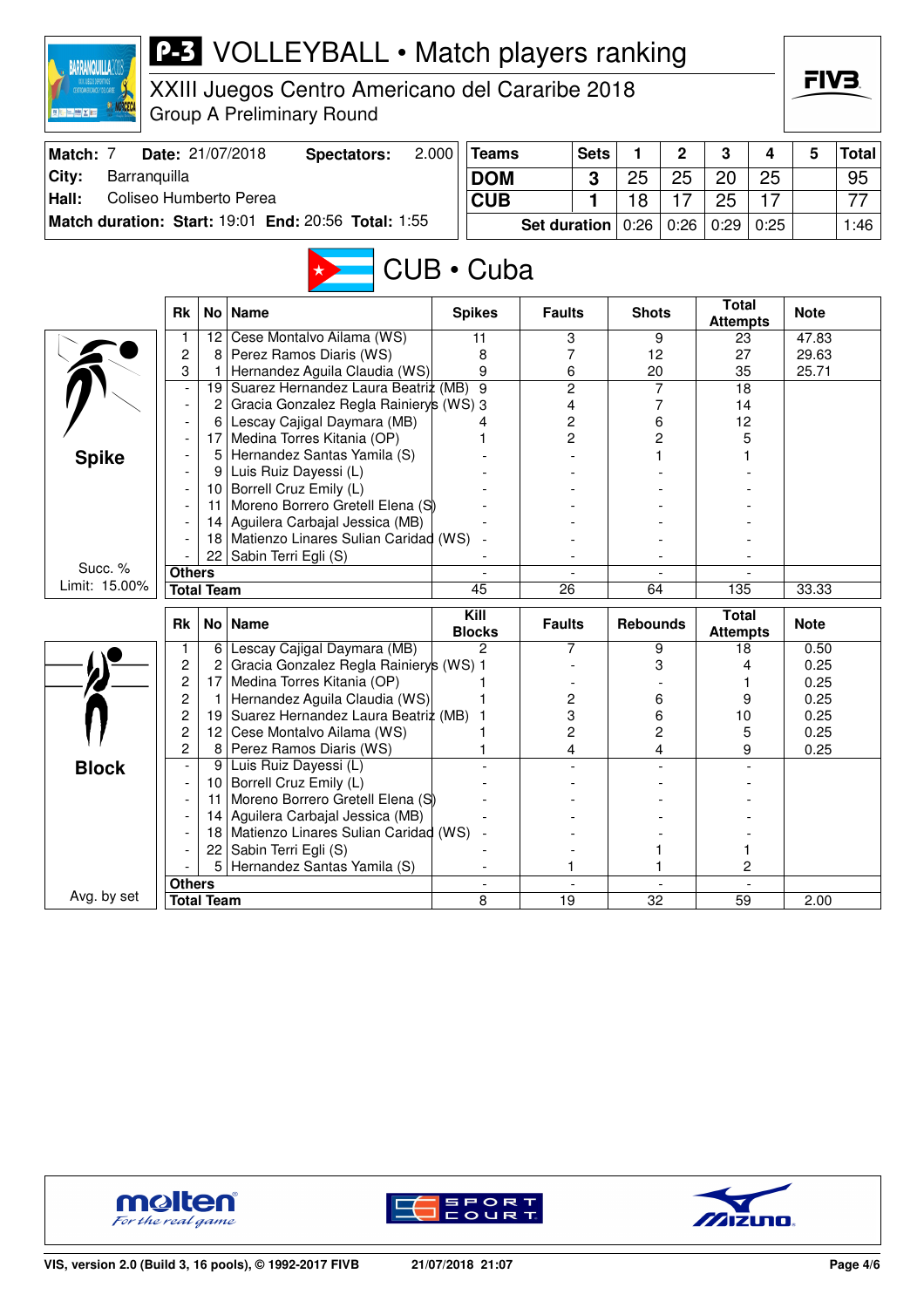| <b>BARRANQUILLA20</b>           |                                        |                   | <b>P-3</b> VOLLEYBALL • Match players ranking                      |       |                  |                     |                          |                             |                          |                                 |                          |              |              |
|---------------------------------|----------------------------------------|-------------------|--------------------------------------------------------------------|-------|------------------|---------------------|--------------------------|-----------------------------|--------------------------|---------------------------------|--------------------------|--------------|--------------|
|                                 |                                        |                   | XXIII Juegos Centro Americano del Cararibe 2018                    |       |                  |                     |                          |                             |                          |                                 |                          | FIV3.        |              |
| ※ ト 幅 × ■                       |                                        |                   | Group A Preliminary Round                                          |       |                  |                     |                          |                             |                          |                                 |                          |              |              |
| Match: 7                        |                                        |                   | Date: 21/07/2018<br><b>Spectators:</b>                             | 2.000 | <b>Teams</b>     |                     | <b>Sets</b>              | 1                           | $\mathbf{2}$             | 3                               | 4                        | 5            | <b>Total</b> |
| City:<br>Barranquilla           |                                        |                   |                                                                    |       | <b>DOM</b>       |                     | 3                        | 25<br>25                    |                          | 20                              | 25                       |              | 95           |
| Coliseo Humberto Perea<br>Hall: |                                        | <b>CUB</b>        |                                                                    | 1     | 18               | 17                  | 25                       | 17                          |                          | 77                              |                          |              |              |
|                                 |                                        |                   | Match duration: Start: 19:01 End: 20:56 Total: 1:55                |       |                  | <b>Set duration</b> |                          | 0:26                        | 0:26                     | 0:29                            | 0:25                     |              | 1:46         |
|                                 |                                        |                   |                                                                    |       | $CUB \cdot Cuba$ |                     |                          |                             |                          |                                 |                          |              |              |
|                                 | <b>Rk</b>                              |                   | No   Name                                                          |       | Aces             | <b>Faults</b>       |                          | <b>Serve</b><br><b>Hits</b> |                          | <b>Total</b><br><b>Attempts</b> |                          | <b>Note</b>  |              |
|                                 | 1                                      | 5                 | Hernandez Santas Yamila (S)                                        |       |                  |                     |                          | 10                          |                          | 11                              |                          | 0.25         |              |
|                                 | 1<br>1                                 | 6<br>1            | Lescay Cajigal Daymara (MB)<br>Hernandez Aguila Claudia (WS)       |       |                  | 1<br>3              |                          | 9<br>6                      |                          | 11                              |                          | 0.25         |              |
|                                 | $\overline{\phantom{a}}$               | $\overline{2}$    | Gracia Gonzalez Regla Rainierys (WS) -                             |       |                  |                     |                          |                             | 2                        | 10                              | $\overline{c}$           | 0.25         |              |
|                                 | 9 <sup>°</sup>                         |                   | Luis Ruiz Dayessi (L)                                              |       |                  |                     |                          |                             |                          |                                 |                          |              |              |
|                                 |                                        |                   | 10 Borrell Cruz Emily (L)                                          |       |                  |                     |                          |                             |                          |                                 |                          |              |              |
|                                 |                                        | 11                | Moreno Borrero Gretell Elena (S)                                   |       |                  |                     |                          |                             |                          |                                 |                          |              |              |
| <b>Serve</b>                    |                                        |                   | 14 Aguilera Carbajal Jessica (MB)                                  |       |                  |                     |                          |                             | 2                        |                                 | 2                        |              |              |
|                                 |                                        |                   | 17   Medina Torres Kitania (OP)                                    |       |                  |                     |                          | 1                           |                          |                                 |                          |              |              |
|                                 |                                        |                   | 18 Matienzo Linares Sulian Caridad (WS)<br>22 Sabin Terri Egli (S) |       |                  |                     |                          | 5                           |                          |                                 | 5                        |              |              |
|                                 | 19 Suarez Hernandez Laura Beatriz (MB) |                   |                                                                    |       |                  | 1                   |                          | 7                           |                          | 8                               |                          |              |              |
|                                 |                                        | 8                 | Perez Ramos Diaris (WS)                                            |       |                  | 3                   |                          | 15                          |                          |                                 | 18                       |              |              |
|                                 |                                        |                   | 12 Cese Montalvo Ailama (WS)                                       |       |                  | 2                   |                          | 8                           |                          | 10                              |                          |              |              |
| Avg. by set                     | <b>Others</b>                          |                   |                                                                    |       |                  |                     |                          |                             |                          |                                 |                          |              |              |
|                                 |                                        | <b>Total Team</b> |                                                                    |       | 3                | 10                  |                          | 65                          |                          | 78                              |                          | 0.75         |              |
| <b>Team</b>                     |                                        |                   | Opponent errors & Team faults                                      |       | 21<br>3          |                     |                          |                             |                          | 24                              |                          |              |              |
|                                 | <b>Rk</b>                              |                   | No   Name                                                          |       | <b>Digs</b>      | <b>Faults</b>       |                          | <b>Receptions</b>           |                          | <b>Total</b><br><b>Attempts</b> |                          | <b>Note</b>  |              |
|                                 | 1                                      | 9                 | Luis Ruiz Dayessi (L)                                              |       | 8                | 2                   |                          | 6                           |                          | 16                              |                          | 2.00         |              |
|                                 | $\mathbf{2}$<br>3                      | 1                 | Hernandez Aguila Claudia (WS)                                      |       | 6                | 5<br>2              |                          |                             | 5                        | 16                              | 7                        | 1.50         |              |
|                                 | 4                                      | 6<br>19           | Lescay Cajigal Daymara (MB)<br>Suarez Hernandez Laura Beatriz (MB) |       | 4<br>3           | 1                   |                          | 1<br>2                      |                          |                                 | 6                        | 1.00<br>0.75 |              |
|                                 | 4                                      | 5                 | Hernandez Santas Yamila (S)                                        |       | 3                | 2                   |                          |                             |                          |                                 | 6                        | 0.75         |              |
|                                 | 4                                      | 10                | Borrell Cruz Emily (L)                                             |       | 3                | 6                   |                          |                             | 4                        | 13                              |                          | 0.75         |              |
|                                 | 7                                      | 2                 | Gracia Gonzalez Regla Rainierys (WS) 2                             |       |                  | 1                   |                          |                             | 2                        |                                 | 5                        | 0.50         |              |
| <b>Dig</b>                      | 7                                      |                   | 12 Cese Montalvo Ailama (WS)                                       |       | 2                | 2                   |                          |                             | 2                        |                                 | 6                        | 0.50         |              |
|                                 | 7                                      |                   | 8 Perez Ramos Diaris (WS)                                          |       | $\overline{c}$   | 8                   |                          |                             | 4                        | 14                              |                          | 0.50         |              |
|                                 | 10                                     | 17<br>11          | Medina Torres Kitania (OP)<br>Moreno Borrero Gretell Elena (S)     |       | 1                |                     |                          |                             |                          |                                 | 1                        | 0.25         |              |
|                                 |                                        |                   | 14 Aguilera Carbajal Jessica (MB)                                  |       |                  |                     |                          |                             |                          |                                 |                          |              |              |
|                                 |                                        | 18                | Matienzo Linares Sulian Caridad (WS)                               |       |                  |                     |                          |                             | $\overline{a}$           |                                 |                          |              |              |
|                                 |                                        | 22                | Sabin Terri Egli (S)                                               |       |                  | 1                   |                          | 4                           |                          | 5                               |                          |              |              |
|                                 | <b>Others</b>                          |                   |                                                                    |       | $\blacksquare$   |                     | $\overline{\phantom{a}}$ |                             | $\overline{\phantom{a}}$ |                                 | $\overline{\phantom{a}}$ |              |              |
| Avg. by set                     |                                        | <b>Total Team</b> |                                                                    |       | $\overline{34}$  | 30                  |                          | $\overline{31}$             |                          | 95                              |                          | 8.50         |              |